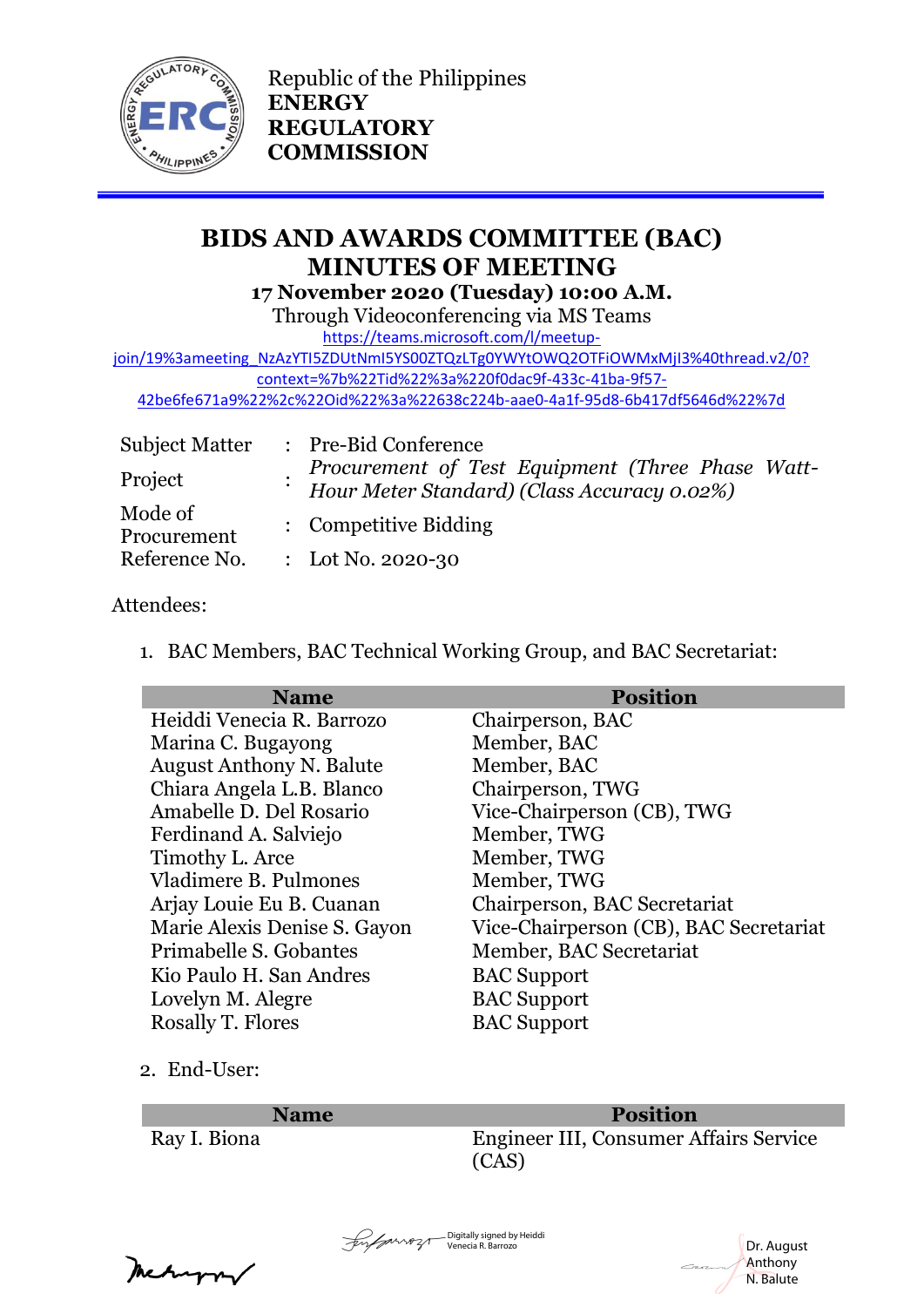Alvin Noveno Engineer III, Consumer Affairs Service (CAS)

3. Prospective Bidders:

| <b>Name</b>         | Company                |
|---------------------|------------------------|
| Michael Constantino | AGP Trading Inc.       |
| <b>Mark Amarte</b>  | AGP Trading Inc.       |
| Edmar L. Ruma       | PPI Pazifik Power Inc. |
| Maria Lizzette Agno | PPI Pazifik Power Inc. |

#### **I. Call to Order**

The Pre-Bid Conference for the Procurement of *Test Equipment (Three Phase Watt-Hour Meter Standard) (Class Accuracy 0.02%)* with an Approved Budget for the Contract (ABC) of Nine Million Four Hundred Fifty Thousand Pesos (PhP9,450,000.00), was called to order at seven minutes past ten o'clock in the morning (10:07 A.M.) through videoconferencing via MS Teams, with BAC Chairperson Heiddi Venecia R. Barrozo as the presiding officer.

#### **II. Determination of Quorum**

The BAC Secretariat Chairperson, Atty. Arjay Louie Eu B. Cuanan, confirmed the presence of a quorum with the attendance of BAC Chairperson Barrozo, and BAC Members August Anthony N. Balute and Atty. Marina C. Bugayong.

After having established the required quorum, the BAC Secretariat Chairperson likewise acknowledged the presence of the Technical Working Group (TWG), BAC Secretariat, BAC Support, as well as the representatives from the end-user and the prospective bidders. Invitations to observe the Pre-Bid Conference were sent to Bishops-Businessmen's Conference for Human Development (BBC), Commission on Audit (COA), Philippine Chamber of Commerce and Industry (PCCI), and Transparency Accountability Network (TAN). However, none of the invited observers attended the pre-bid conference despite such notice.

## **III. Proceedings**

The BAC Chairperson asked the BAC Secretariat Vice-Chairperson, Atty. Marie Alexis Denise S. Gayon, to show on screen the Technical Specification (SPECS) of the project and briefly went over the salient features thereof such as

**Minutes of the Meeting: Pre-Bid Conference for the Procurement of** *Test Equipment (Three Phase Watt-Hour Meter Standard) (Class Accuracy 0.02%) <sup>2</sup>*

> Dr. August Anthony

Meturn/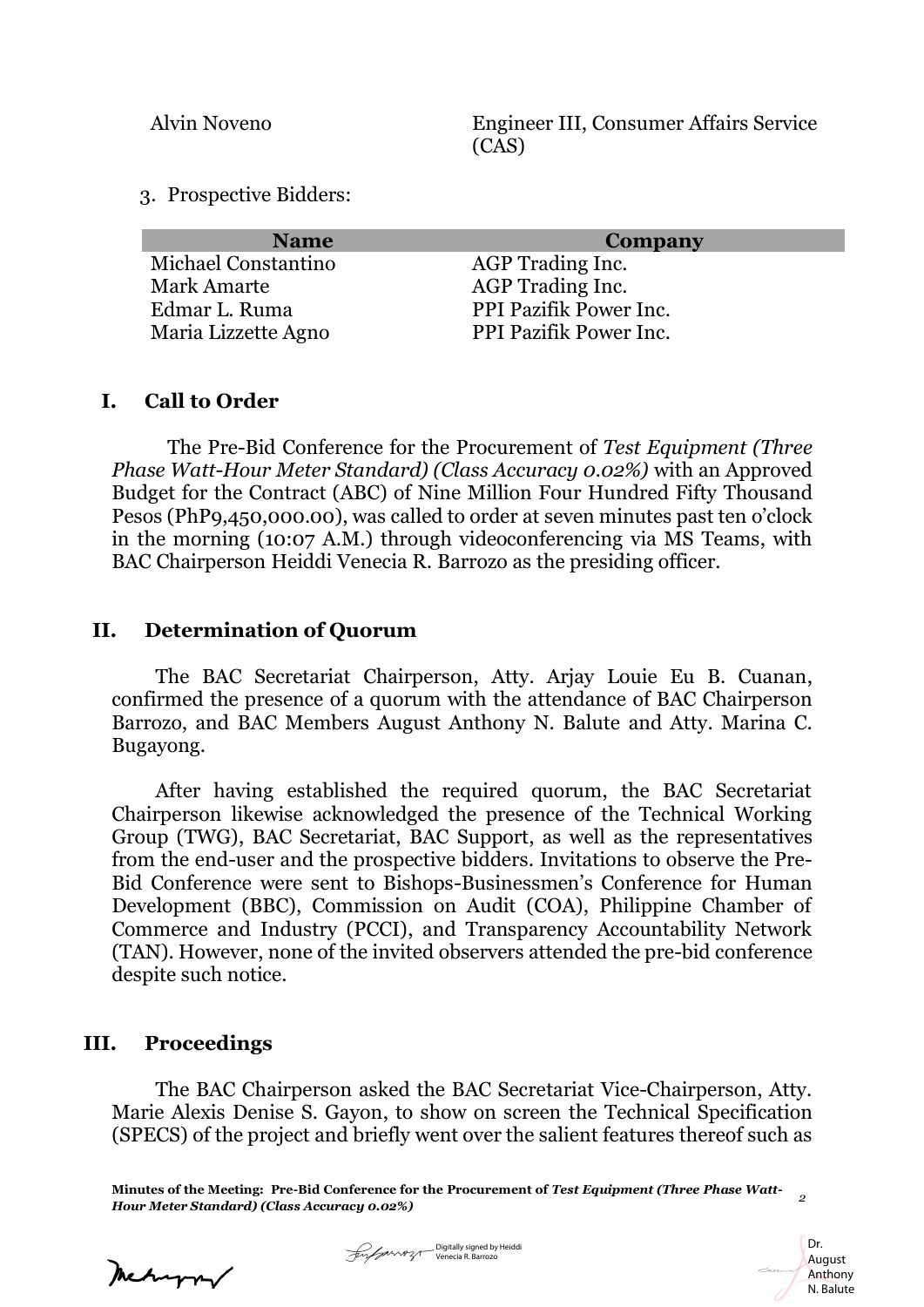the a) contract period; b) responsibilities of the winning bidder; c) schedule of delivery; d) specification of the test equipment; e) approved budget for the contract (ABC); and f) payment scheme. She manifested that the said SPECS is attached to the Philippine Bidding Documents (PBD) as posted in the ERC and GPPB websites.

## **IV. Question and Answers**

- 1. Ms. Maria Lizzette Agno from PPI Pazifik Power Inc. requested for an extension of the delivery period as contained in the SPECS from sixty (60) days to one hundred twenty (120) days or one hundred fifty (150) days. She also asked if they could submit their existing tax clearance which will expire on 28 November 2020 with attached proof of filing for the renewal of the same.
	- Mr. Ray Biona from CAS manifested that the period of five (5) months or one hundred fifty (150) days is too long and asked Ms. Agno if it is possible for them to deliver within three (3) months or ninety (90) days due to the immediate need for the equipment.
	- Ms. Agno stated that the proposed delivery period of sixty (60) days is not sufficient explaining that the period for manufacturing the said equipment might take around one hundred twenty days (120) already.
	- After a series of discussions, Mr. Biona agreed to extend the delivery period to one hundred twenty (120) days.
	- BAC TWG Vice-Chairperson Amabelle del Rosario answered that as long as the bidder can submit the said tax clearance and proof of renewal on or before the scheduled submission and opening of the bid on 01 December 2020 at twelve o'clock in the afternoon (12:00 P.M.), then it would be acceptable.
	- The BAC Chairperson, however, stressed that since PPI Pazifik Power's tax clearance will be expiring on 28 November 2020 and the deadline for the submission of bid is on 01 December 2020, the said tax clearance is technically "expired" on the day of the opening. She thus reminded the representatives of the said prospective bidder that similar with PhilGEPS registration wherein as long as the bidder submits a proof of filing for the renewal pending the issuance by the concerned government agency, the BAC already considers the same. She added that the BAC will just issue a clarification on the question, if necessary.

**Minutes of the Meeting: Pre-Bid Conference for the Procurement of** *Test Equipment (Three Phase Watt-Hour Meter Standard) (Class Accuracy 0.02%) <sup>3</sup>*

Meturn



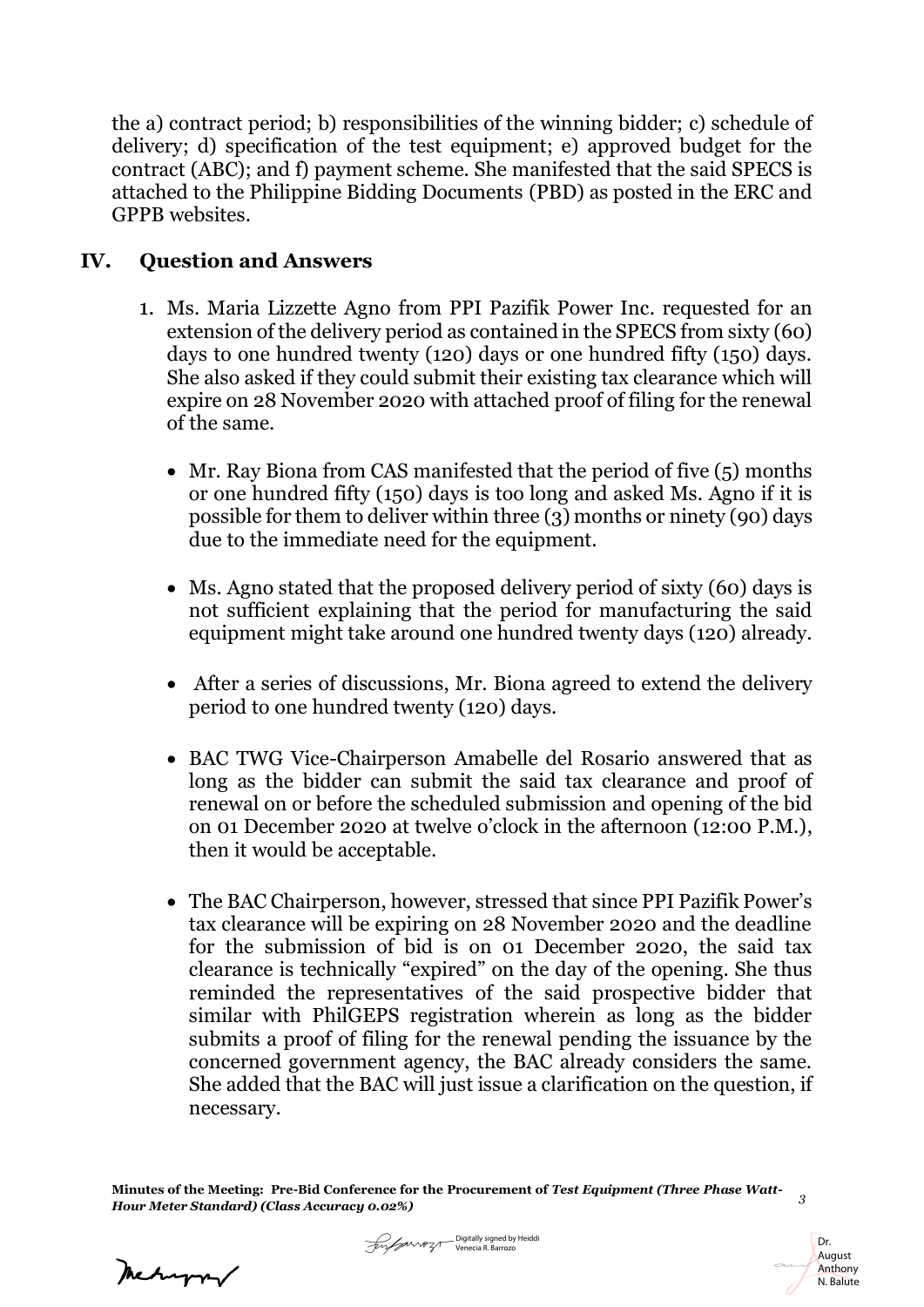- 2. Mr. Michael Constantino cited Sections F.11 and F.13 of the SPECS and clarified if the BAC is open to amending said provisions/specifications, which read: a) *"Capable of transferring/storing data via USB & Ethernet",* and b) *"Removable Compact Flash Card Memory"* since their equipment no longer utilize ethernet and flash card memory but USB Sticks for the transfer of data.
	- Mr. Biona agreed to the proposed change on the use of USB sticks to transfer data.
	- BAC Chairperson Barrozo asked the end-user to further explain the purpose why they indicated flash card memory/ethernet on their SPECS.
	- Mr. Biona explained that their old equipment utilized removable compact flash card memory; hence, that was adopted in the preparation of the technical specifications for this equipment.
- 3. Mr. Ruma manifested that they can actually comply with the SPECS as indicated and can provide the equipment which is *"Capable of transferring/storing data via USB & Ethernet",* and has *"Removable Compact Flash Card Memory".* He also asked if the BAC will amend the SPECS.
	- The BAC Chairperson explained that the end-user is amenable to the changes in the SPECS such as the use of USB sticks to transfer data. However, if the prospective bidder can comply with the SPECS "as is", then it is likewise acceptable.
- 4. BAC TWG Chairperson Chiara Angela L.B. Blanco asked the prospective bidders for the latest and updated equipment currently available in the market in relation to Sections F.11 and F.13 of the SPECS on the use of ethernet and flash card memory.
	- Mr. Ruma answered that there are latest/updated models available in in the market today that incorporated or added the old features to their new models. He explained that some manufacturers of the said equipment did not actually remove the said old features in their new models.
	- The BAC took note of the manifestation and clarification, and manifested that they will resolve first the said issue internally.
- 5. Mr. Ferdinand A. Salviejo from CAS cited Section F.17 and emphasized that *the "Certificate of Calibration traceable to International standards*

Meturn/

Digitally signed by Forganozo Heiddi Venecia R. Barrozo



**Minutes of the Meeting: Pre-Bid Conference for the Procurement of** *Test Equipment (Three Phase Watt-Hour Meter Standard) (Class Accuracy 0.02%) <sup>4</sup>*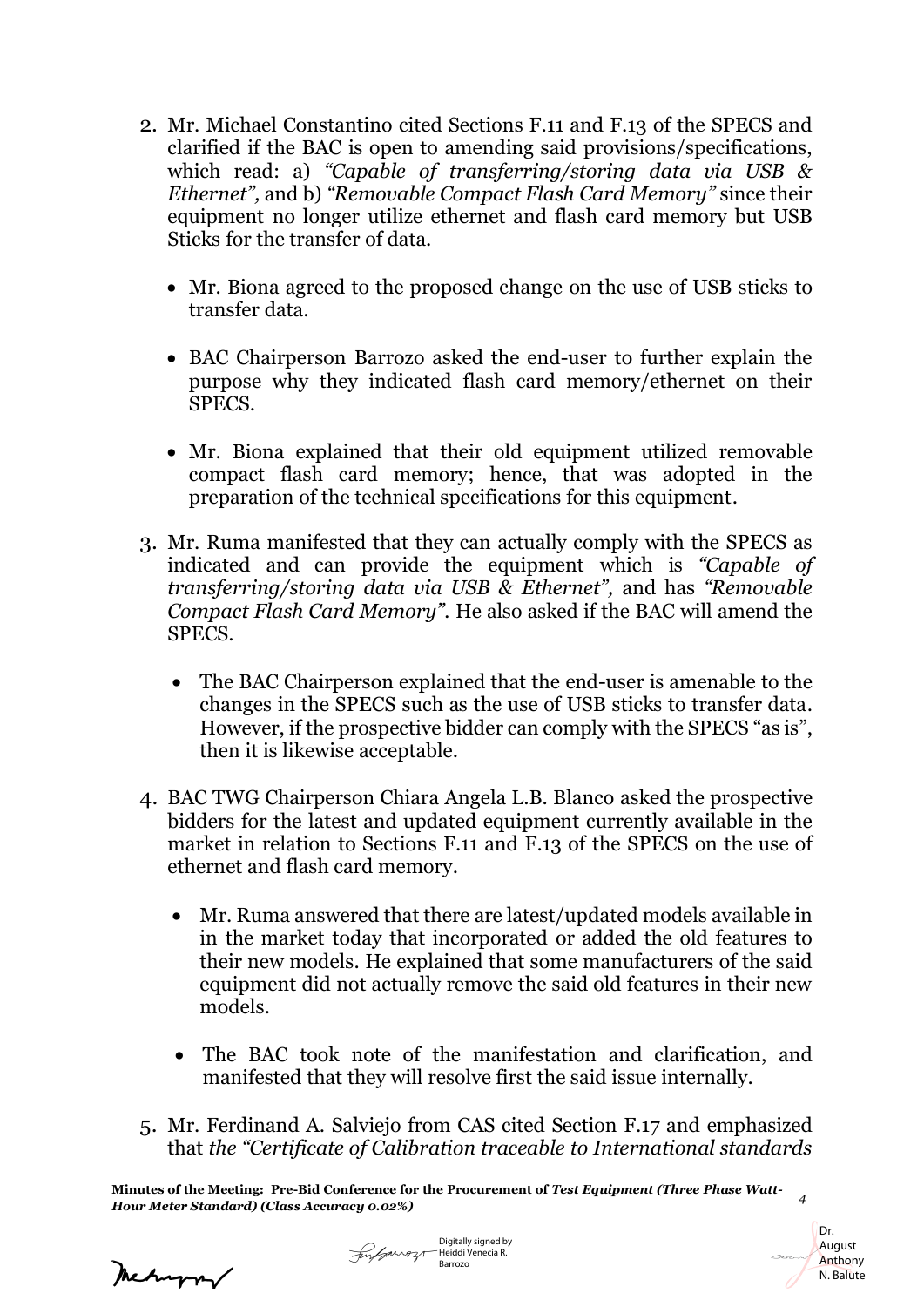*body (to be provided upon delivery)"* must come from a third-party. He further reminder that the winning bidder should keep an inventory of the consumables/spares during the economic life of the equipment which is five (5) years.

- 6. Mr. Constantino asked if they can submit follow-up questions through email.
	- The BAC Chairperson answered that the prospective bidders can submit or email their clarifications to the BAC Secretariat until 20 November 2020.
- 7. BAC Secretariat Vice-Chairperson Gayon reminded the prospective bidders that as indicated in the Invitation to Bid, the ERC requests the bidders to bring the original documents during the Opening of Bids for comparison. She also stressed the request for the submission of one (1) original copy and one (1) copy of their bids.

The BAC Chairperson reminded the prospective bidders that the deadline for the submission of bids is on 01 December 2020 at twelve noon (12:00 P.M.) and the opening of bids is on the same date ate three o'clock in the afternoon (03:00 P.M.)

*(The remainder of this page was intentionally left blank)*

**Minutes of the Meeting: Pre-Bid Conference for the Procurement of** *Test Equipment (Three Phase Watt-Hour Meter Standard) (Class Accuracy 0.02%) <sup>5</sup>*

Mehapor